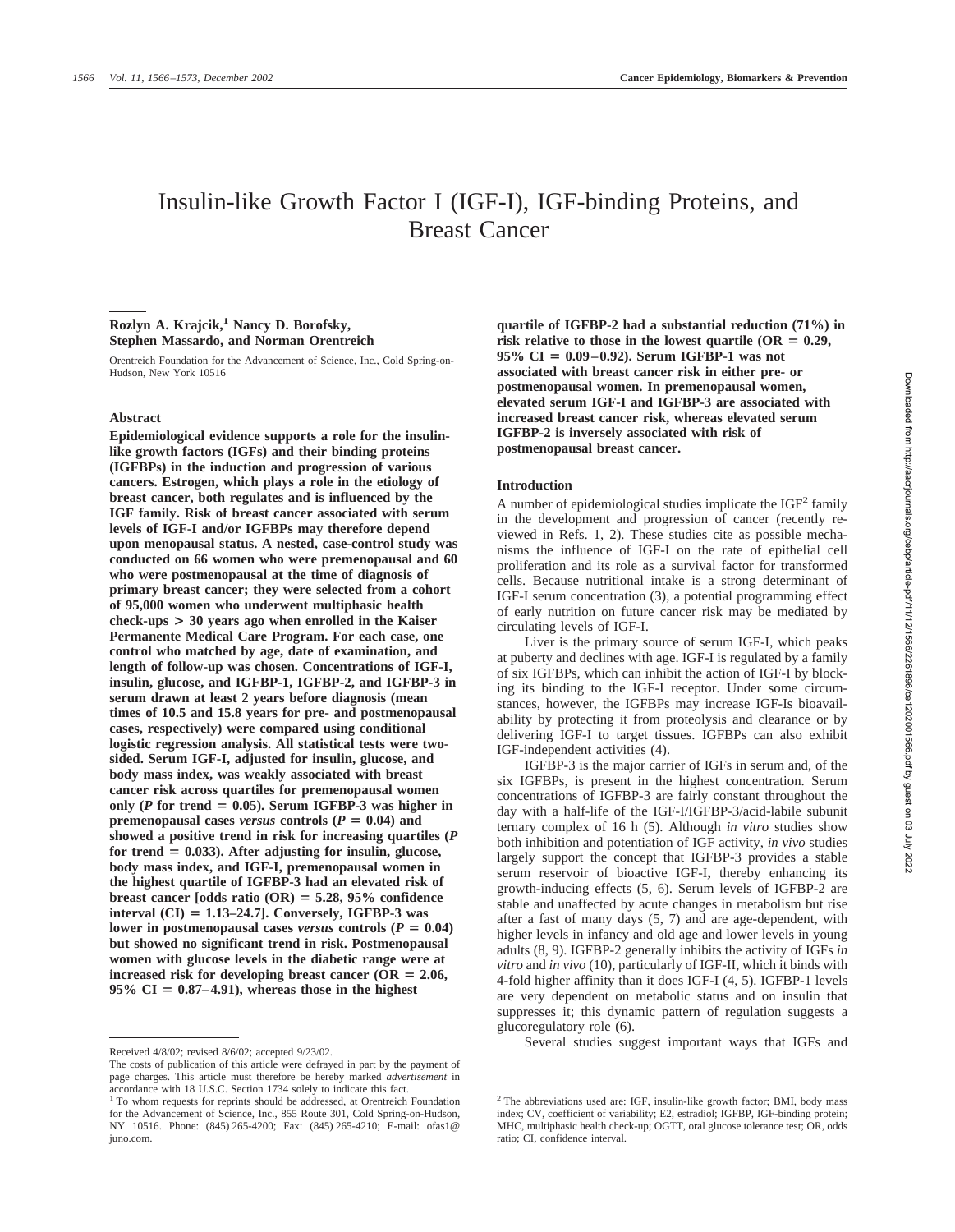estrogen, specifically  $17\beta$ -E2, could interact in the development of breast cancer (reviewed in Refs. 11, 12). IGF-I and E2 synergistically increase cell proliferation *in vitro*: IGF-I is necessary for maximum estrogen receptor activation in breast cancer cell lines (11), whereas E2 up-regulates not only the genes for IGF-I and IGF-II (13) but also for IGF-I receptor and insulinreceptor substrate-1 (13, 14), which are required for IGF-I activity (13). E2 also significantly increases IGF-I and IGF-II mRNA *in vivo* in ovariectomized rhesus monkey mammary glands while decreasing IGFBP-2 mRNA levels (15). Therefore, the combined effect of the two tightly linked growth-regulatory pathways may stimulate proliferation in normal mammary epithelium, thereby increasing breast cancer risk.

Some disagreement exists regarding risk of breast cancer associated with the IGF family according to menopausal status. Several clinical case-control studies (16–18), but not all (19), and prospective studies (20, 21) generally support an increased risk of breast cancer in association with elevated serum levels of IGF-I in pre- but not postmenopausal women. However, one case-control study found higher levels of IGF-I in cases *versus* controls in women both under and over the age of 50 (22). The evidence regarding risk associated with IGFBP-3 is much less clear. A nonsignificant inverse association between IGFBP-3 and breast cancer risk in premenopausal women was noted by Hankinson *et al.* (20) and Bohlke *et al.* (18) but not by Toniolo *et al.* (21) who found no association, whereas Del Giudice *et al.* (19) and Vadgama *et al.* (17) found a positive association of IGFBP-3 with premenopausal risk. IGFBP-1 was found not to be associated with premenopausal breast cancer risk in one study (19) but has not been widely examined. Hyperinsulinemia was also positively associated with breast cancer in two casecontrol studies: one involving premenopausal (19) and the other both pre- and postmenopausal women (23). Some evidence suggests that diabetes is a risk factor as well particularly for older women (24, 25).

This report describes the results of a nested, case-control study in a cohort of women who underwent  $MHC > 30$  years ago when enrolled in the Kaiser Permanente Medical Care Program, which was undertaken to assess the association of circulating levels of IGF-I, IGFBP-1, IGFBP-2, and IGFBP-3 with pre- and postmenopausal breast cancer risk.

## **Subjects and Methods**

**Subjects.** This investigation used residual serum from a previous study conducted to determine whether high levels of high density lipoprotein cholesterol increase the risk of breast cancer (26). Briefly, the source population was a cohort of 95,000 women enrolled in the Kaiser Permanente Medical Care Program who underwent a routine MHC between 1964 and 1971, which comprised a battery of tests (described in Refs. 27, 28), including a 1-h OGTT. Two hundred cases, 100 diagnosed premenopausally and 100 diagnosed postmenopausally, were randomly selected from the 2000 breast cancer cases that subsequently developed in this cohort while still in the health plan through 1991. For each case, one control who matched on age, date of examination (within 1 year), and duration of follow-up was chosen. All subjects were white women with no history of previous breast cancer and not pregnant at the time of serum collection. The cases were diagnosed at least 2 years after blood draw, and menopausal status at the time of diagnosis was confirmed by medical record review. Postmenopausal status in this study refers to women without a natural menstrual cycle in the previous 12 months. Of this original study, 66 premenopausal and 60 postmenopausal case-control pairs had enough residual serum for the present investigation. In these groups, recognized risk factors (29, 30) were generally not statistically associated with breast cancer, but most available risk factors exhibited apparent associations of the expected magnitude and in the expected direction (data not shown). The source population and medical chart review are discussed in detail by Moorman *et al.* (26). Separate aliquots of serum from the postmenopausal group were previously analyzed for a study on vitamin D and breast cancer risk as well (31).

## **Materials and Methods**

All analytes were measured in serum and assayed in duplicate using commercially available immunoassay methods. The intra- and interassay CVs were determined from two levels of quality control specimens provided by the manufacturer of the assay kits that were measured in duplicate in each assay along with the serum specimens. IGF-I was measured by radioimmunoassay after acid-ethanol extraction using kits from Nichol's Institute Diagnostics (San Capistrano, CA) (intra- and interassay CVs of 7.0 and 6.3%). Insulin and IGFBP-1, IGFBP-2, and IGFBP-3 were measured using kits from Diagnostics Systems Laboratories, Inc. (Webster, TX). The methods for IGFBP-1 and IGFBP-3 were immunoradiometric assays with intra-assay CVs of 7.8 and 5.3% and interassay CVs of 6.7 and 2.1%, respectively. Insulin was measured by ELISA with intra- and interassay CVs of 3.4 and 7.3%. IGFBP-2 was measured by radioimmunoassay with intra- and interassay CVs of 9.6 and 8.2%. The glucose values are the original values that were obtained on the date of the MHC. To verify this historical data, our laboratory measured glucose in the premenopausal samples using Sigma Diagnostics (Saint Louis, MO) Glucose (Trinder) reagent. The Pearson correlation coefficient (r) between the original MHC data and ours was 0.79.

The mean insulin and glucose values represent the 1-h time point post-75gm glucose challenge given at a minimum of 4 h after the last meal (mean time,  $5.24 \pm 1.5$  h). Individuals with elevated 1-h glucose values were also drawn at the 2-h time point for glucose determination. OGTTs are no longer recommended for routine screening for diabetes and, if given, need to be verified by repeat testing on another day. Furthermore, the present day diagnostic glucose level for diabetes  $(\geq 200 \text{ mg/dl})$  refers to the 2-h time point, not 1-h, post-75gm glucose challenge after an 8–12-h fast (32). Any interpretation of the data must be assessed with these historical limitations in mind. Serum IGFBP-1 levels, although responsive to insulin, remain unchanged at 1-h post-75gm oral glucose challenge and do not drop significantly until the 2.5-h time point (33). Therefore, the IGFBP-1 levels approximate reported fasting levels, which correlate very strongly  $(r = 0.93)$  with 24-h mean values (34).

Since samples were collected from 1964 through 1971 and stored at  $-23^{\circ}$ C until 1980 then at  $-40^{\circ}$ C until present, sodium concentration, which serves as an indicator of evaporative loss in the samples, was performed using a Beckman Electrolyte Model E2A instrument. Samples with evidence of desiccation were adjusted by multiplying the measured value of each analyte by the average sodium level in the study population (145 m<sub>M</sub>) divided by the individual sodium level; 7.5% of the samples (14 cases and 5 controls) were normalized by this method. Analyses conducted either including or excluding pairs where either case or control required adjustment yielded similar results, thus all pairs were retained.

Although the specimens were thawed once and then refrozen before this study, a report (9) shows that IGF-I and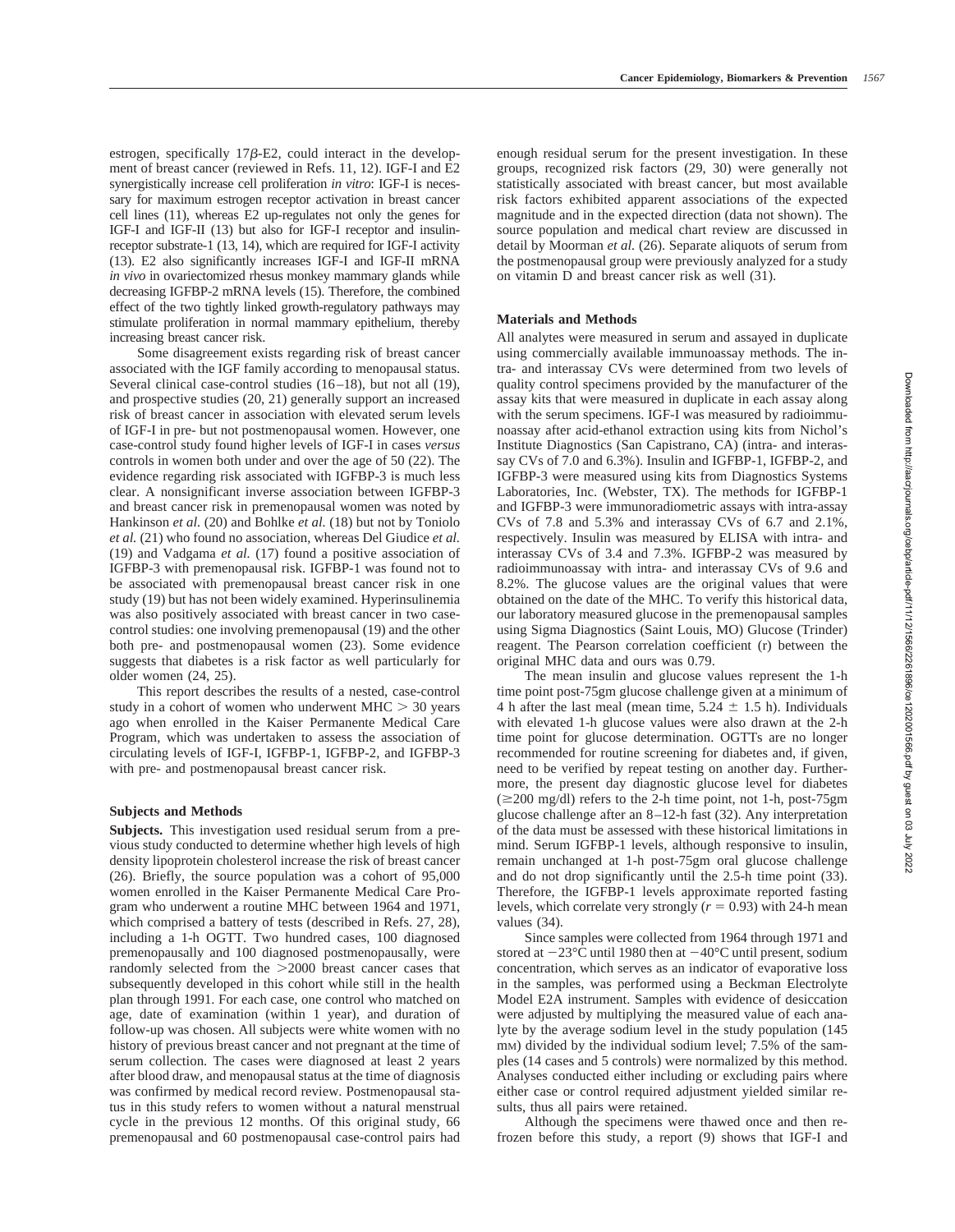| Baseline characteristics of breast cancer cases and controls by menopausal status<br>Table 1 |                |                   |                  |                |                   |                  |
|----------------------------------------------------------------------------------------------|----------------|-------------------|------------------|----------------|-------------------|------------------|
|                                                                                              | Premenopausal  |                   |                  | Postmenopausal |                   |                  |
|                                                                                              | Cases $n = 66$ | Controls $n = 66$ | $\boldsymbol{P}$ | Cases $n = 60$ | Controls $n = 60$ | $\boldsymbol{P}$ |
| Age at MHC (range) yr                                                                        | $33.7(19-46)$  | $34.3(19-52)$     |                  | $49.5(29-73)$  | $49.2(28-73)$     |                  |
| Age at diagnosis (range) yr                                                                  | $44.2(31-53)$  |                   |                  | $65.3(52-82)$  |                   |                  |
| BMI (range)                                                                                  | $24.0(17-58)$  | $23.1(18-42)$     | 0.22             | $24.5(19-35)$  | $24.2(17-37)$     | 0.96             |
| IGF-I $ng/ml$                                                                                | $258 \pm 86$   | $244 \pm 90$      | 0.15             | $227 \pm 71$   | $243 \pm 76$      | 0.11             |
| Insulin $\mu$ IU/ml                                                                          | $66 \pm 41$    | $67 \pm 55$       | 0.58             | $51 \pm 29$    | $60 \pm 41$       | 0.33             |
| Glucose mg/dl                                                                                | $170 \pm 39$   | $175 \pm 45$      | 0.60             | $191 \pm 45$   | $174 \pm 50$      | 0.10             |
| $IGFBP-1$ ng/ml                                                                              | $46 \pm 36$    | $42 \pm 33$       | 0.70             | $44 \pm 35$    | $43 \pm 29$       | 0.98             |
| IGFBP-2 ng/ml                                                                                | $376 \pm 208$  | $393 \pm 226$     | 0.78             | $470 \pm 247$  | $550 \pm 253$     | 0.10             |
| IGFBP-3 $ng/ml$                                                                              | $2510 \pm 700$ | $2310 \pm 670$    | 0.04             | $2220 \pm 530$ | $2420 \pm 660$    | 0.04             |

IGFBP-3 withstand multiple (five) freeze-thaw cycles, which was also verified in our laboratory. Additionally, we measured IGF-I levels in 16 specimens after 29 years in frozen storage and the same specimens again 6 years later using the Nichol's IGF-I kit. The Pearson correlation coefficient (r) between the two measurements was 0.98 (unpublished data). Furthermore, our mean values and ranges for IGF-I, IGFBP-1, and IGFBP-2 compare favorably with those obtained for white women of similar ages in studies using serum that was in frozen storage for much shorter periods of time and using either the same or different methods of analysis (9, 16, 20, 21, 35), indicating minimal degradation during prolonged storage at  $-40^{\circ}$ C. IGFBP-3 levels for both cases and controls, however, are marginally lower than previously reported (9, 18, 19, 21, 35), probably indicating some instability of this protein during prolonged storage because, in at least one instance (18), the same assay method as ours was used. However, as cases and controls were matched on date (within 1 year) of blood draw, any degradation that occurred would be expected to affect cases and controls equally.

**Statistical Analysis.** Because controls were matched to cases on age, baseline comparisons for BMI (weight in kilograms/ height in meters<sup>2</sup>), IGF-I, IGFBP-1, IGFBP-2, and IGFBP-3, insulin, and glucose between the two groups were conducted using the Wilcoxon sign-rank test. (The parametric *t* test was also run on the log-transformation of the data; both approaches produced similar levels of significance.) Age-adjusted Pearson coefficients of correlation, which were obtained by combining measurements from all cases and controls because the blood samples were drawn before cancer diagnosis, were used to examine the cross-sectional relationships between natural logtransformed values for serum IGF-I, IGFBP-1, IGFBP-2, and IGFBP-3, insulin, glucose, and untransformed BMI values. To examine changes and trends in risk, the distributions of IGF-I and IGFBP-1, IGFBP-2, and IGFBP-3 were split into quartiles. Quartiles were defined for pre- and postmenopausal women separately using case and control values. ORs were generated using the lowest quartile as the reference group. Trends in the crude ORs were determined using the score test, and CIs for crude ORs were computed using SEs derived as the square root of the variance of the score statistic (36).

For multivariate analysis, conditional logistic regression was used to maintain the case-control matching. These models were developed using approaches described by Hosmer and Lemeshow (37). All models were developed separately for IGF-I and the three IGFBP measures and included insulin, glucose, BMI, IGF-I (in the IGFBP analyses), and IGFBP-3 (in the IGF-I analysis). IGF-I and IGFBP measurements were entered into the models in three different ways depending on

the question being addressed. To estimate the adjusted OR and associated CIs for each quartile relative to the lowest quartile, three design variables representing the four quartiles of IGF measures were modeled. To determine whether a trend in the ORs existed after adjusting for other covariates, a single IGF variable was entered along with the covariates. In this model, the IGF variable was ordinal with four levels, where each level was coded as the median of the quartile range. Finally, in the postmenopausal group, missing data for BMI precluded an estimate of the adjusted OR for the highest quartile of IGFBP-2. Therefore, BMI was not included as a covariate in the logistic model estimating the ORs for quartiles of IGFBP-2 but was included in the analysis of IGFBP-2 as a continuous variable by dropping pairs with missing data. For all models significance testing was conducted using the Wald statistic at a critical level of  $P = 0.05$ . All statistical tests were two-sided. Analyses were completed using Stata v7.0 (College Station, TX).

## **Results**

Baseline characteristics are shown in Table 1. The mean time to diagnosis was 10.5 years for pre- and 15.8 years for postmenopausal cases. No statistically significant differences occurred between cases and controls for either group for BMI, IGF-I, insulin, glucose, IGFBP-1, or IGFBP-2. However, IGF-I tended to be nonsignificantly higher in premenopausal cases *versus* controls  $(P = 0.15)$ , with the opposite trend occurring in the postmenopausal women ( $P = 0.11$ ), which mirrored the differences in IGFBP-3. IGFBP-3 was significantly higher in premenopausal cases ( $P = 0.04$ ) and lower in postmenopausal cases  $(P = 0.04)$  *versus* controls. This is not unexpected because levels of IGF-I and IGFBP-3 are both growth hormone dependent and interrelated (38). IGFBP-2 was also nonsignificantly lower in the postmenopausal cases ( $P = 0.10$ ).

Table 2 shows the cross-sectional age-adjusted Pearson correlation coefficients for IGF-I, IGFBPs, insulin, glucose, and BMI. As expected, there was a positive correlation between IGF-I and IGFBP-3  $(r = 0.37)$  but no strong correlation between IGF-I and IGFBP-1, IGFBP-2, insulin, glucose, or BMI. BMI correlated negatively with both IGFBP-1 ( $r = -0.43$ ) and IGFBP-2  $(r = -0.31)$  and positively with insulin  $(r = 0.29)$ . In addition to the negative correlation with BMI, IGFBP-2 was also inversely correlated with both insulin  $(r = -0.22)$  and glucose  $(r = -0.17)$ .

The mean insulin and glucose values (Table 1), representing 1-h post-75gm glucose challenge, indicate that both groups included women who would be considered glucose intolerant or diabetic based on comparisons to 1-h glucose values reported by Reaven *et al.* (39). In addition, postmenopausal cases tended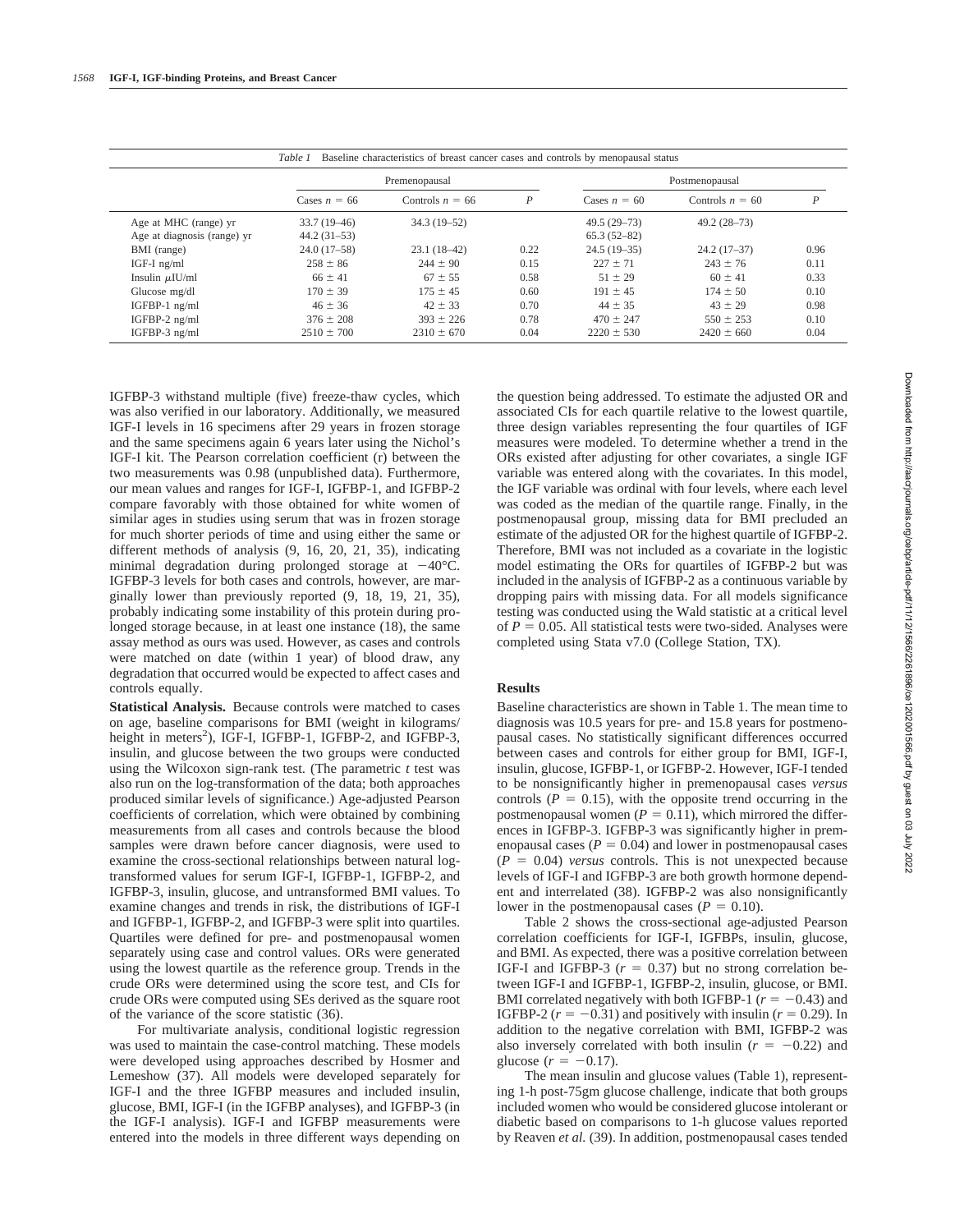|           |                    |                 | Table 2 Cross-sectional correlations between IGF-I, IGFBPs, insulin, glucose, and BMI |               |                    |            |
|-----------|--------------------|-----------------|---------------------------------------------------------------------------------------|---------------|--------------------|------------|
|           |                    |                 | Correlation <sup><math>a</math></sup>                                                 |               |                    |            |
|           | IGF-I              | IGFBP-1         | IGFBP-2                                                                               | IGFBP-3       | Insulin            | Glucose    |
| IGFBP-1   | $-0.13 \ (< .05)$  |                 |                                                                                       |               |                    |            |
| $IGFBP-2$ | 0.05(0.42)         | 0.09(0.19)      |                                                                                       |               |                    |            |
| IGFBP-3   | $0.37 \, (< 0.01)$ | 0.05(0.43)      | 0.13(0.05)                                                                            |               |                    |            |
| Insulin   | $-0.06$ (.33)      | $-0.07$ (.30)   | $-0.22$ (.001)                                                                        | 0.03(0.60)    |                    |            |
| Glucose   | $-0.06$ (.38)      | 0.07(.30)       | $-0.17 \, (< 0.01)$                                                                   | 0.03(0.65)    | $0.23 \le 0.001$   |            |
| BMI       | $-0.18 (< 0.01)$   | $-0.43$ (<.001) | $-0.31$ ( $< 0.001$ )                                                                 | $-0.03$ (.67) | $0.29 \, (< 0.01)$ | 0.10(0.15) |

*<sup>a</sup>* Partial Pearson correlation coefficients for the natural log-transformed variables, adjusted for age (BMI and age were not transformed) for case and control subjects combined. Values in parentheses  $= P<sub>s</sub>$  for statistical tests.

|                                        |              | Ouartile       |               |                |               |       |
|----------------------------------------|--------------|----------------|---------------|----------------|---------------|-------|
|                                        |              | $\overline{c}$ | 3             | $\overline{4}$ | 95% CI        | trend |
| IGF-I $(ng/ml)$                        |              |                |               |                |               |       |
| Median                                 | 148          | 220            | 278           | 351            |               |       |
| Range                                  | $80 - 181$   | 185-240        | 243-307       | 308-483        |               |       |
| Cases/controls                         | 13/20        | 16/17          | 19/14         | 18/15          |               |       |
| OR, crude                              | 1.0          | 1.45           | 2.09          | 1.85           | $0.68 - 5.01$ | 0.18  |
| OR, adjusted <sup>a</sup>              | 1.0          | 2.0            | 3.63          | 3.49           | $0.65 - 18.7$ | 0.051 |
| OR, adjusted <sup>b</sup>              | 1.0          | 1.82           | 2.65          | 2.01           | $0.33 - 12.4$ | 0.24  |
| IGFBP-1 $(ng/ml)$                      |              |                |               |                |               |       |
| Median                                 | 9.7          | 24.9           | 42.2          | 94.9           |               |       |
| Range                                  | $1.2 - 18.8$ | $19.2 - 34.7$  | $35.8 - 63.3$ | $63.8 - 147.2$ |               |       |
| Cases/controls                         | 18/15        | 12/21          | 18/15         | 18/15          |               |       |
| OR, crude                              | 1.0          | 0.48           | 1.0           | 1.0            | $0.38 - 2.66$ | 0.56  |
| OR, adjusted <sup><math>c</math></sup> | 1.0          | 0.53           | 2.06          | 2.40           | $0.61 - 9.51$ | 0.18  |
| IGFBP-2 $(ng/ml)$                      |              |                |               |                |               |       |
| Median                                 | 175          | 269            | 406           | 630            |               |       |
| Range                                  | $67 - 217$   | 218-346        | 349-485       | 494-1236       |               |       |
| Cases/controls                         | 14/19        | 21/12          | 17/16         | 14/19          |               |       |
| OR, crude                              | 1.0          | 2.38           | 1.44          | 1.00           | $0.37 - 2.67$ | 0.54  |
| OR, adjusted <sup><math>c</math></sup> | 1.0          | 2.37           | 2.06          | 1.10           | $0.30 - 4.07$ | 0.69  |
| IGFBP-3 $(ng/ml)$                      |              |                |               |                |               |       |
| Median                                 | 1650         | 2120           | 2690          | 3190           |               |       |
| Range                                  | 970-1868     | 1872-2410      | 2440-2880     | 2890-4670      |               |       |
| Cases/controls                         | 13/20        | 16/18          | 17/15         | 20/13          |               |       |
| OR, crude                              | 1.0          | 1.37           | 1.74          | 2.37           | $0.85 - 6.55$ | 0.075 |
| OR, adjusted <sup><math>c</math></sup> | 1.0          | 0.41           | 2.26          | 5.28           | $1.13 - 24.7$ | 0.033 |

*<sup>a</sup>* Adjusted for insulin, glucose, and BMI.

*<sup>b</sup>* Adjusted for insulin, glucose, BMI, and IGFBP-3.

*<sup>c</sup>* Adjusted for insulin, glucose, BMI, and IGF-I.

to be more glucose intolerant or diabetic with a higher mean glucose/insulin ratio than controls  $(191/51 = 3.8$  *versus* 174/  $60 = 2.9$ , respectively). Using Reaven's  $(39)$  1-h glucose ranges for normal  $\left($  < 165 mg/dl), borderline tolerant (165–185 mg/dl), and diabetic ( $>185$  mg/dl), 28% of postmenopausal cases fell in the normal range compared with 38% of controls. Among premenopausal women, 38% of cases and 45% of controls were normal. A  $\chi^2$  test based on the distribution of postmenopausal cases and controls in the normal, borderline tolerant, and diabetic ranges (medians of 126, 177, and 216 mg/dl glucose, respectively) produced an elevated OR of 2.06  $(95\% \text{ CI} = 0.87-4.91, P = 0.095; P \text{ for trend} = 0.08)$  for the highest glucose level only. There was no evidence of a trend in risk with increasing glucose levels in the premenopausal group.

Fasting glucose and fasting insulin values are needed to use the homeostasis model to estimate insulin resistance (40). Moreover, there is considerable variability in the insulin response of any given individual on successive OGTTs (39) limiting the usefulness of a single 1-h value. C-peptide, used as

an indicator of chronic insulin levels and a potential substitute for insulin in this analysis, was not measurable in these archived samples. Because of these limitations, whereas there was no apparent risk associated with increasing levels of insulin in either group (data not shown), we do not consider that the data allow conclusions to be drawn regarding risk associated with hyperinsulinemia or insulin resistance.

Unadjusted and adjusted ORs for breast cancer by quartiles of serum protein measurements derived from conditional logistic regression analyses of cases and controls matched on age for women who were premenopausal at the time of diagnosis are shown in Table 3. The trend for risk of breast cancer with increasing quartiles of IGF-I approached significance (*P* for trend  $= 0.051$ ) only after adjusting for insulin, glucose, and BMI. The risk for the highest quartile of IGF-I relative to the lowest was 3.49 (95% CI =  $0.65-18.7$ ) after adjusting for insulin, glucose, and BMI, but the CI overlaps substantially with the unadjusted (0.68–5.01). Adjustment for IGFBP-3 levels, which were positively related to both IGF-I (Table 2) and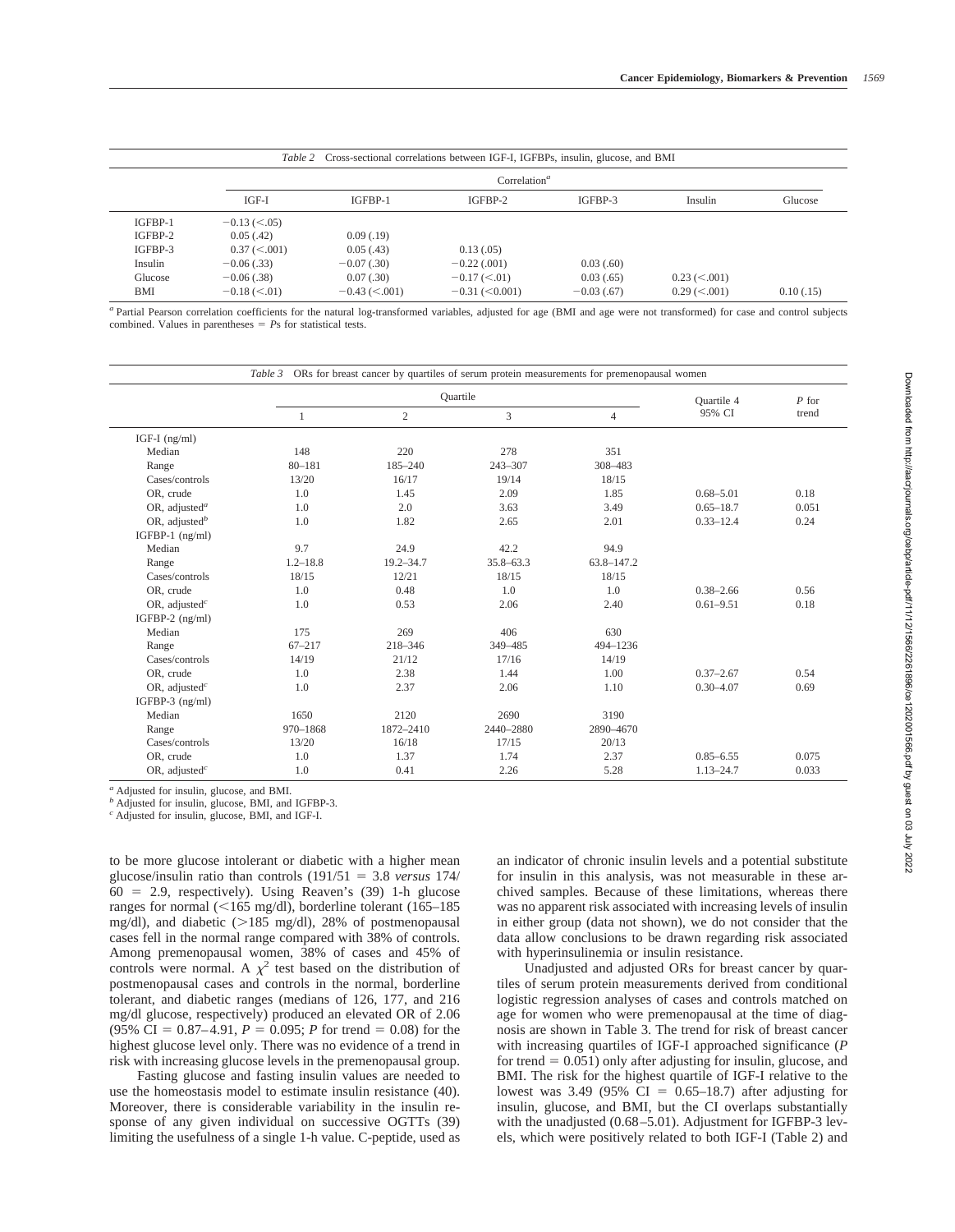| ORs for breast cancer by quartiles of serum protein measurements for postmenopausal women<br>Table 4 |              |                |               |                |               |         |
|------------------------------------------------------------------------------------------------------|--------------|----------------|---------------|----------------|---------------|---------|
|                                                                                                      |              | Ouartile       |               |                |               | $P$ for |
|                                                                                                      |              | $\overline{2}$ | 3             | $\overline{4}$ | 95% CI        | trend   |
| IGF-I $(ng/ml)$                                                                                      |              |                |               |                |               |         |
| Median                                                                                               | 153          | 203            | 250           | 330            |               |         |
| Range                                                                                                | $95 - 173$   | 176-227        | 230-284       | 288-450        |               |         |
| Cases/controls                                                                                       | 18/13        | 15/15          | 13/16         | 14/16          |               |         |
| OR. crude                                                                                            | 1.0          | 0.72           | 0.59          | 0.63           | $0.23 - 1.76$ | 0.37    |
| OR, adjusted <sup><math>a</math></sup>                                                               | 1.0          | 1.04           | 0.56          | 0.77           | $0.23 - 2.56$ | 0.067   |
| OR, adjusted <sup>b</sup>                                                                            | 1.0          | 1.27           | 0.38          | 1.22           | $0.21 - 6.78$ | 0.74    |
| IGFBP-1 $(ng/ml)$                                                                                    |              |                |               |                |               |         |
| Median                                                                                               | 9.4          | 30.8           | 49.2          | 76.4           |               |         |
| Range                                                                                                | $0.8 - 20.9$ | $21.3 - 35.7$  | $36.6 - 56.2$ | 58.3-158.2     |               |         |
| Cases/controls                                                                                       | 17/13        | 15/15          | 11/19         | 17/13          |               |         |
| OR, crude                                                                                            | 1.0          | 0.76           | 0.44          | 1.0            | $0.36 - 2.80$ | 0.85    |
| OR, adjusted <sup><math>c</math></sup>                                                               | 1.0          | 1.07           | 0.54          | 1.96           | $0.35 - 10.9$ | 0.75    |
| IGFBP-2 $(ng/ml)$                                                                                    |              |                |               |                |               |         |
| Median                                                                                               | 245          | 402            | 539           | 810            |               |         |
| Range                                                                                                | 18-324       | 339-473        | $477 - 631$   | 651-1394       |               |         |
| Cases/controls                                                                                       | 17/13        | 20/10          | 15/16         | 8/21           |               |         |
| OR, crude                                                                                            | 1.0          | 1.53           | 0.72          | 0.29           | $0.09 - 0.92$ | 0.007   |
| OR, adjusted <sup>d</sup>                                                                            | 1.0          | 3.23           | 1.36          | 0.11           | $0.02 - 0.66$ | 0.002   |
| IGFBP-3 (ng/ml)                                                                                      |              |                |               |                |               |         |
| Median                                                                                               | 1660         | 2070           | 2410          | 3040           |               |         |
| Range                                                                                                | 980-1870     | 1880-2230      | 2240-2620     | 2630-4250      |               |         |
| Cases/controls                                                                                       | 16/14        | 17/13          | 17/13         | 10/20          |               |         |
| OR, crude                                                                                            | 1.0          | 1.14           | 1.14          | 0.44           | $0.15 - 1.28$ | 0.10    |
| OR, adjusted <sup><math>c</math></sup>                                                               | 1.0          | 1.22           | 0.97          | 0.32           | $0.07 - 1.41$ | 0.09    |

*<sup>a</sup>* Adjusted for insulin, glucose, and BMI.

*<sup>b</sup>* Adjusted for insulin, glucose, BMI, and IGFBP-3.

*<sup>c</sup>* Adjusted for insulin, glucose, BMI, and IGF-I.

*<sup>d</sup>* Adjusted for insulin, glucose, and IGF-I.

breast cancer risk, reduced the risk associated with IGF-I  $(OR = 2.01, 95\% \text{ CI} = 0.33 - 12.4)$ . Breast cancer risk also increased significantly with increasing quartiles of IGFBP-3 (*P* for trend  $= 0.033$ ). Women in the highest IGFBP-3 quartile had a 5-fold risk of breast cancer relative to those in the lowest quartile (OR = 5.28, 95% CI = 1.13–24.7,  $P = 0.034$ ) after adjusting for IGF-I, insulin, glucose, and BMI. It should be noted, however, that the wide CI is an indication of instability in the risk estimate. IGFBP-1 was not associated with risk whether adjusted for insulin or not.

The unadjusted and adjusted ORs for breast cancer by quartiles of serum proteins for women who were postmenopausal at the time of diagnosis are shown in Table 4. The only significant findings in this group involve IGFBP-2. Those in the highest quartile of IGFBP-2 had a 71% reduction in risk of breast cancer compared with the lowest quartile ( $OR = 0.29$ , 95% CI =  $0.09-0.92$ ,  $P = 0.025$ ). The reduction in risk increased to 89% after adjustment for IGF-I, insulin, and glucose (OR =  $0.11$ , 95% CI =  $0.02-0.66$ ,  $P = 0.016$ ). Although the sample size is too small for statistical analysis, when we stratify the 60 postmenopausal pairs according to age at time of blood draw, the data suggest that the reduction in risk of postmenopausal breast cancer associated with IGFBP-2 was greatest for women who were  $\leq 50$  years of age (31 pairs) at the time of MHC [case/control IGFBP-2 quartile distributions: (*a*) 12/4; (*b*) 8/7; (*c*) 7/8; and (*d*) 4/12]; there was no corresponding relationship between IGFBP-2 and risk of breast cancer among women diagnosed premenopausally. Also, unlike the women who developed premenopausal breast cancer and had higher IGFBP-3 *versus* controls (Table 1), the women who were  $\leq 50$ years of age at blood draw and who developed postmenopausal breast cancer had lower IGFBP-3 levels *versus* controls (2134

*versus* 2523 ng/ml). The case/control IGFBP-3 quartile distributions for this younger subset were (*a*) 11/5; (*b*) 9/6; (*c*) 5/10; and (*d*) 6/10. IGF-I was not associated with risk in this subset (31 pairs) or the entire group combined (60 pairs). Not unexpectedly, merging the 31 younger pairs from the group that developed postmenopausal breast cancer with the 66 premenopausal case/control pairs resulted in no significant risk associated with either IGF-I or IGFBP-3. IGFPB-1 was not associated with risk in any analysis.

Table 5 shows ORs for breast cancer risk by serum protein levels treated as continuous variables according to menopausal status. The risk associated with each 100 ng/ml increase in IGF-I in premenopausal women was 1.33 (95% CI =  $0.82-$ 2.18,  $P = 0.24$ ) and was not significant even after adjusting for covariates (OR = 1.70, 95% CI = 0.90–3.20,  $P = 0.10$ ). The OR associated with each 1000 ng/ml rise in IGFBP-3 in premenopausal women was  $1.12$  (95% CI = 1.02–1.23,  $P = 0.02$ ) after including insulin, glucose, IGF-I, and BMI in the analysis. The OR associated with each 100 ng/ml rise in IGFBP-2 in postmenopausal women was 0.76 (95% CI =  $0.61-0.96$ ,  $P =$ 0.02), which decreased to 0.67 (95% CI = 0.50–0.90,  $P =$ 0.008) after adjusting for insulin, glucose, IGF-I, and BMI.

Finally, because previous studies reported results for the IGF-I/IGFBP-3 ratio, we also considered this variable and found no evidence of an association of this ratio with breast cancer risk in either the pre- or postmenopausal women (data not shown).

# **Discussion**

Our prospective data indicate that breast cancer risk related to IGF-I and its binding proteins differs according to menopausal status at the time of diagnosis. In agreement with most previous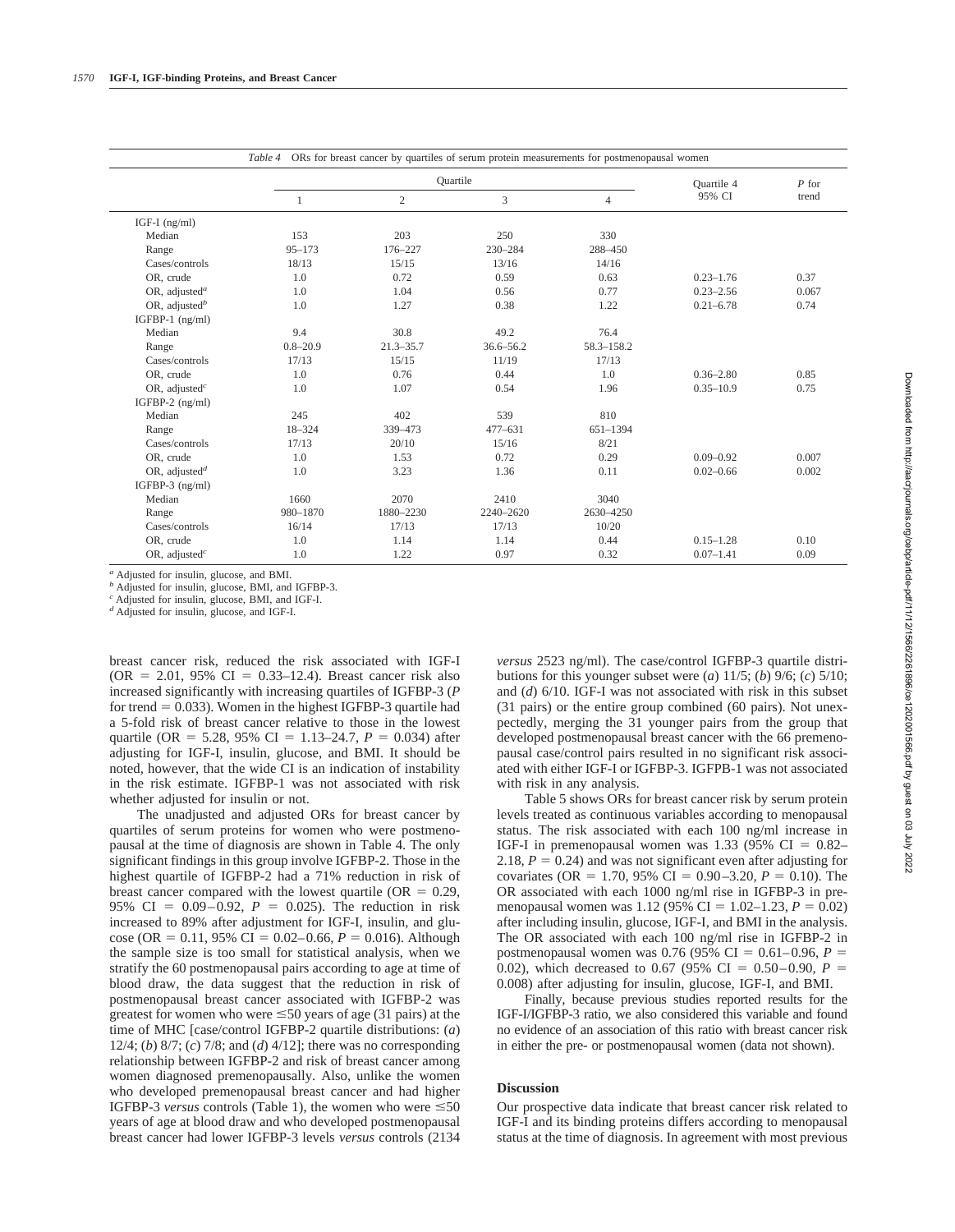|                                    | Unit         |           | Premenopausal | Postmenopausal |               |  |
|------------------------------------|--------------|-----------|---------------|----------------|---------------|--|
|                                    |              | <b>OR</b> | 95% CI        | <b>OR</b>      | 95% CI        |  |
| IGF-I                              |              |           |               |                |               |  |
| Crude                              | $100$ ng/ml  | 1.33      | $0.82 - 2.18$ | 0.67           | $0.38 - 1.20$ |  |
| Adjusted <sup>a</sup>              | $100$ ng/ml  | 1.34      | $0.82 - 2.19$ | 0.74           | $0.41 - 1.34$ |  |
| Adjusted <sup>b</sup>              | $100$ ng/ml  | 1.70      | $0.90 - 3.20$ | 0.77           | $0.38 - 1.57$ |  |
| IGFBP-2                            |              |           |               |                |               |  |
| Crude                              | $100$ ng/ml  | 0.94      | $0.79 - 1.13$ | 0.76           | $0.61 - 0.96$ |  |
| Adjusted <sup><math>c</math></sup> | $100$ ng/ml  | 0.97      | $0.82 - 1.14$ | 0.85           | $0.70 - 1.03$ |  |
| Adjusted <sup>d</sup>              | $100$ ng/ml  | 0.98      | $0.82 - 1.17$ | 0.67           | $0.50 - 0.90$ |  |
| IGFBP-3                            |              |           |               |                |               |  |
| Crude                              | $1000$ ng/ml | 1.07      | $0.99 - 1.15$ | 0.96           | $0.89 - 1.03$ |  |
| Adjusted $^c$                      | $1000$ ng/ml | 1.06      | $0.99 - 1.14$ | 0.95           | $0.88 - 1.02$ |  |
| Adjusted <sup>d</sup>              | $1000$ ng/ml | 1.12      | $1.02 - 1.23$ | 0.95           | $0.87 - 1.03$ |  |

postmenopausal). Adjusted for insulin, glucose, and BMI ( $n = 53$  pairs premenopausal;  $n = 44$ 

pairs postmenopausal).

Adjusted for insulin, glucose, and IGF-I ( $n = 66$  pairs premenopausal;  $n = 55$ pairs postmenopausal).

<sup>*d*</sup> Adjusted for insulin, glucose, BMI, and IGF-I ( $n = 53$  pairs premenopausal;  $n =$ 44 pairs postmenopausal).

reports (16–18, 20, 21), although not as robustly, high serum levels of IGF-I increased the risk of pre- but not postmenopausal breast cancer. This corresponded with a moderate elevation in risk with increased levels of IGFBP-3 again in premenopausal women only. In contrast, IGFBP-2 was significantly associated with reduced risk of postmenopausal breast cancer. To our knowledge, this is the first report to look for and find a protective effect of IGFBP-2 against breast cancer. Also, women with the highest glucose levels, and who were likely to be diabetic (41), were at increased risk of developing postmenopausal breast cancer in agreement with several other reports (24, 25). IGFBP-1 was not associated with risk in premenopausal women supporting a previous finding (19), and our data indicate no association in postmenopausal women as well.

Strengths of this study include the prospective design, unbiased selection of control subjects, and collection of blood samples at least 2 years before cancer diagnosis, which makes it unlikely that the results were affected by metabolic changes resulting from the disease. In fact, the long mean time between sample collection and diagnosis (10.5 and 15.8 years for preand postmenopausal cases, respectively) exceeds that of most prospective studies. Therefore, the value of the data rests to some extent on the degree to which a single determination of protein levels for an individual represents their long-term or chronic levels. Blood levels of IGF-I and IGFBP-3 have a relatively low intrasubject variation over time (42). Our laboratory measured IGF-I longitudinally in women over a 5-year period and reported a good intraclass coefficient of reliability of 0.69 (43). Long-term longitudinal data are not available for IGFBP-1 or IGFBP-2, but 1-year correlations have been reported for women  $(r = 0.76$  and 0.62, respectively; Ref. 35).

A drawback is the relatively small size of the study; a larger sampling would have allowed us to differentiate the effects of pre- from postmenopausal levels of the IGF family on postmenopausal breast cancer risk. The age range of 29 to 73 years at the time of blood collection for those diagnosed with primary incident breast cancer after menopause clearly indicates that the group included both pre- and postmenopausal women. Also, the long interval between sampling and diagnosis increases the likelihood of unrecorded confounding events such as changes in BMI or the development of diabetes.

Most clinical (16–18) and prospective (20, 21) case-control studies support a positive relationship between plasma IGF-I and breast cancer risk primarily in premenopausal women. The risk associated with IGFBP-3 is less straightforward. Two clinical studies found that premenopausal women with early-stage operable breast cancer (16) or ductal carcinoma *in situ* (18) had lower levels of IGFBP-3 than controls and that the ratio of IGF-I to IGFBP-3 was most closely related to breast cancer risk, a finding also reported in a large prospective study nested within the Nurses' Health Study cohort (20). However, in the clinical studies, blood collection occurred after diagnosis, and disease effects on concentrations cannot be ruled out. In the prospective study, the mean time between blood collection and diagnosis was only 28 months (range, 1–57 months), suggesting that some women had undiagnosed breast cancer at the time of blood draw; the authors do note, however, that excluding women diagnosed in the first year after blood collection gave similar results (20). On the other hand, a clinical case-control study involving premenopausal women with node-negative invasive carcinoma of the breast found a positive association of breast cancer with IGFBP-3, which approached significance (OR = 2.05, 95% CI = 0.93–4.53; Ref. 19) and approximated our unadjusted risk estimate ( $OR = 2.37$ , 95%  $CI =$ 0.85–6.55). Another study examining subjects diagnosed a mean of 57 months (range, 7–102 months) after blood collection found no association between premenopausal breast cancer and IGFBP-3 or the IGF-I/IGFBP-3 ratio. However, when the analysis was confined to women who were diagnosed before age 50, comparable with our premenopausal group, the unadjusted ORs and 95% CIs for both IGF-I and IGFBP-3 agreed fairly closely with ours (1.91, 0.96–3.83 *versus* 1.85, 0.68–5.01, and 2.25, 1.08–4.69 *versus* 2.37, 0.85–6.55 respectively; Ref. 21). Our adjustment of IGFBP-3 for covariates increased the OR to 5.28 but produced a wide CI (1.13–24.7) and substantial imprecision. Therefore, the source population and timing of blood collection in relation to diagnosis are more critical for the analysis of IGFBP-3 than IGF-I. Confounding factors not yet recognized or considered may further explain some of the discrepancies that are also evident regarding IGFBP-3 and prostate cancer risk (44–47), ruling out a strictly gender effect.

The regulation of the ternary complex (IGF-I/IGFBP-3/ acid-labile subunit) is complicated, and the role it plays in determining the level of bioavailable or free IGF-I is still unclear. The ternary complex does not pass through blood vessel walls and probably serves as a storage pool for IGF-I, delivering it to target tissues while protecting the IGF-I receptor from down-regulation (4). Uncomplexed IGFBP-3, on the other hand, is present in mammary tissue (48) where it may interact with its own membrane receptor to inhibit growth (49), induce apoptosis, or mediate the cell growth arrest induced by other molecules (50). However, as with serum levels, the weak and inconsistent relationship of tumor tissue levels of IGFBP-3 with breast cancer prognosis underscores the complexity of IGFBP-3 effects on cell proliferation (48). Speculating, at some point the reservoir function of the ternary complex may become less important than the local effects of free IGFBP-3. Nonetheless, our data indicate a moderate increase in risk for premenopausal breast cancer associated with elevated levels of IGFBP-3, supporting the hypothesis of a chaperone function for this binding protein.

The association of IGF-I and IGFBP-3, both growth hormone and nutrition dependent (3), with breast cancer risk in younger women is biologically plausible and conceptually supports the data that show elevated risk associated with leanness and greater height in premenopausal women (30). Maximal growth in early life,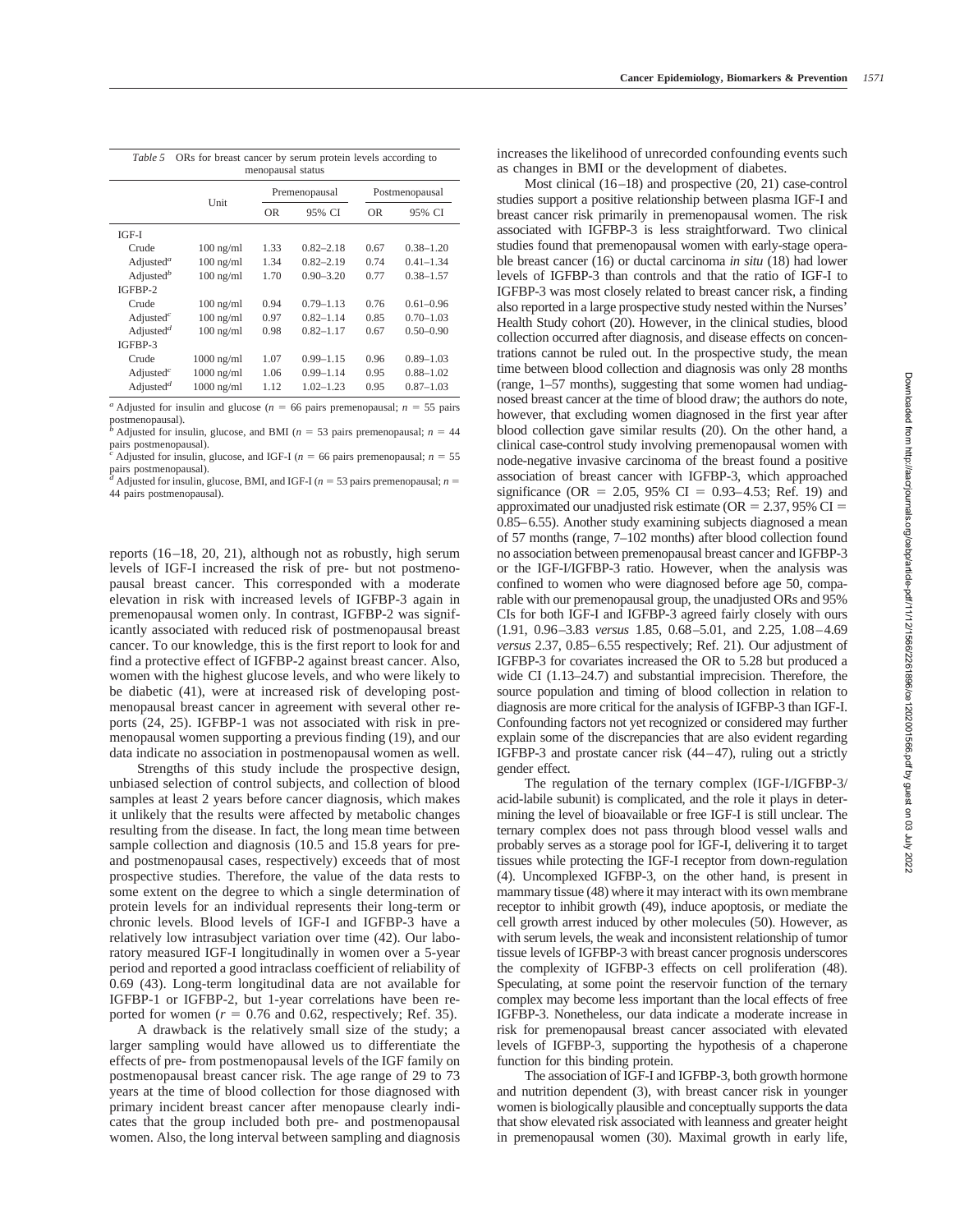driven largely by the growth hormone/IGF-I axis, may predispose women to breast cancer while E2 production is high.

Postmenopausal breast cancer, which is associated with obesity (30) not leanness, appears to be influenced by factors other than IGF-I and IGFBP-3. In postmenopausal women, we found no association between IGF-I and breast cancer risk in agreement with other prospective studies (20, 21), which may emphasize the importance of the interaction of E2 and IGF-I on breast epithelial cell proliferation in younger women. Interestingly, the postmenopausal cases even had nonsignificantly lower IGF-I, as reported by others (20, 21), and significantly lower IGFBP-3 as well; but reductions in risk associated with increasing quartiles of either IGF-I or IGFBP-3, even after mutual adjustment, were not significant. This may not be the case for IGFBP-3 levels in younger women  $(\leq 50$  years of age) who develop breast cancer in their menopausal years. Elevated IGFBP-3, which is a risk factor for premenopausal breast cancer, may reduce risk of postmenopausal breast cancer, perhaps through a long-term negative relationship with obesity or some other unrecognized association.

IGFBP-2, although only modestly lower in postmenopausal cases, proved to be significantly inversely associated with postmenopausal cancer in determining post-menopausal breast caner risk. Even though IGFBP-2 correlated negatively with BMI,  $(r = -0.31)$  risk reduction associated with elevated IGFBP-2 remained after adjustment for BMI, indicating a mechanism independent of reduced peripheral conversion of testosterone to E2 by aromatase in adipose tissue. When data for the women who developed postmenopausal breast cancer were separated according to age at time of blood collection, the difference between mean IGFBP-2 levels for cases and controls was greater for women who were age 50 years or under (438 *versus* 557 ng/ml) than over 50 years (507 *versus* 517 ng/ml; data not shown). This finding needs to be verified by a larger study but suggests that it is long-term or premenopausal levels of IGFBP-2, that may be an important factor in determining postmenopausal breast cancer risk.

IGFBP-2 was shown to be the only IGFBP, of those examined, responsive to sex-steroid regulation in monkey mammary glands; its expression was significantly decreased by *in vivo* E2 administration (15). Oral E2 supplementation in postmenopausal women, however, does not affect the levels of serum IGFBP-2 (51), which is derived primarily from the liver (5), indicating tissue-specific regulation of IGFBP-2 by E2. However, higher bioavailable E2 concentrations increase risk of breast cancer in older as well as in younger women (52), which may reflect, in part, the suppression of breast tissue IGFBP-2 expression by E2. IGFBP-2 tissue levels correlate positively with mammary epithelial apoptosis and negatively with proliferation (15).

IGFBP-2 binds IGF-II with  $\sim$  4-fold higher affinity than IGF-I, and its level increases with age, inversely reflecting growth hormone status. Of potential importance, growth hormone administration suppresses serum levels of IGFBP-2 (7). The apparent protective effect of IGFBP-2 against breast cancer in older women, therefore, raises a question about the role, if any, that either circulating or locally produced IGF-II plays in postmenopausal breast cancer etiology. Unlike serum IGF-I, which declines gradually with age, serum levels of IGF-II remain fairly stable after puberty, at least according to crosssectional data (9), are higher than IGF-I throughout life, and may become more important as the ratio of IGF-II to IGF-I increases with age. IGF-II could be relatively more important, as well, in younger individuals with low IGF-I, although the role IGF-II plays in postnatal life remains an enigma (53).

In monkey mammary glands, IGF-II is expressed in normal epithelium as well as in normal stroma and correlates more closely with proliferation than does IGF-I, whereas IGF-I correlates more closely with reduced apoptosis (15). Ellis *et al.* (54) hypothesize that the evolution of breast cancer involves the loss of IGF-I-expressing stroma and the induction of IGF-IIexpressing stroma with IGF-II then acting in a paracrine manner. Yee *et al.* (55) showed that changes in the level of IGF-II mRNA correlated directly with E2-mediated changes in xenotransplant breast tumor growth, whereas Yu *et al.* (56) found levels of IGF-II in breast tumor tissue cytosol to correlate with unfavorable prognostic indicators.

No studies to date have found any significant association between serum levels of IGF-II and breast cancer risk. Although breast tissue levels of IGF-II, rather than circulating levels, may be an important factor in postmenopausal breast cancer risk, as well as during early breast cancer while the tumor is still growth factor-responsive (57), it might be worthwhile to reexamine serum levels of IGF-II relative to IGFBP levels in postmenopausal women. The  $(IGF-I + IGF-II)/$ IGFBP-3 molar ratio is remarkably constant. Therefore, although not growth hormone dependent, the level of total IGF-II is determined by the IGF binding capacity, principally that of IGFBP-3 (5). IGFBP-6, which has a strong preferential affinity for IGF-II (58), should probably be measured as well. We are currently investigating these and other areas.

In conclusion, our prospective study supports the hypothesis that breast cancer risk associated with IGF-I and its binding proteins varies according to menopausal status, perhaps signaling a shift in the relative importance of IGF-I/IGFBP-3 *versus* IGF-II/IGFBP-2 with age. Our data show that elevated IGF-I and IGFBP-3 are associated with risk of premenopausal breast cancer, whereas elevated IGFBP-2 is markedly associated with decreased risk of postmenopausal breast cancer. Higher circulating levels of an inhibitory binding protein such as IGFBP-2 over a lifetime may be biologically relevant. Additional work is needed to confirm these results, but if verified, potential lifestyle changes or pharmacological approaches to increase IGFBP-2 could be an area for future research.

#### **Acknowledgments**

We thank Dr. Paul Visintainer for the statistical analysis, Leslie Mauchline for technical assistance, Sylvia Duffy for manuscript preparation, and Nancy P. Durr for editing.

#### **References**

1. Yu, H., and Rohan, T. Role of the insulin-like growth factor family in cancer development and progression. J. Natl. Cancer Inst. (Bethesda), *92:* 1472–1489, 2000. 2. Khandwala, H. M., McCutcheon, I. E., Flyvbjerg, A., and Friend, K. E. The effects of insulin-like growth factors on tumorigenesis and neoplastic growth. Endocr. Rev., *21:* 215–244, 2000.

3. Thissen, J. P., Ketelslegers, J. M., and Underwood, L. E. Nutritional regulation of the insulin-like growth factors. Endocr. Rev., *15:* 80–101, 1994.

4. Jones, J. I., and Clemmons, D. R. Insulin-like growth factors and their binding proteins: biological actions. Endocr. Rev., *16:* 3–34, 1995.

5. Clemmons, D. R. Insulin-like growth factor binding proteins and their role in controlling IGF actions. Cytokine Growth Factor Rev., *8:* 45–62, 1997.

6. Baxter, R. C. Insulin-like growth factor binding proteins in the human circulation: a review. Horm. Res., *42:* 140–144, 1994.

7. Clemmons, D. R., Snyder, D. K., and Busby, W. H. Variables controlling the secretion of insulin-like growth factor binding protein-2 in normal human subjects. J. Clin. Endocrinol. Metab., *73:* 727–733, 1991.

8. Collett-Solberg, P. F., and Cohen, P. The role of the insulin-like growth factor binding proteins and the IGFBP proteases in modulating IGF action. Endocrinol. Metab. Clin. N. Am., *25:* 591–613, 1996.

9. Yu, H., Mistry, J., Nicar, M. J., Khosravi, M. J., Diamandis, A., van Doorn, J., and Juul, A. Insulin-like growth factors (IGF-I, free IGF-1, and IGF-II) and insulin-like growth factor binding proteins (IGFBP-2, IGFBP-3, IGFBP-6, and ALS) in blood circulation. J. Clin. Lab. Anal., *13:* 166–172, 1999.